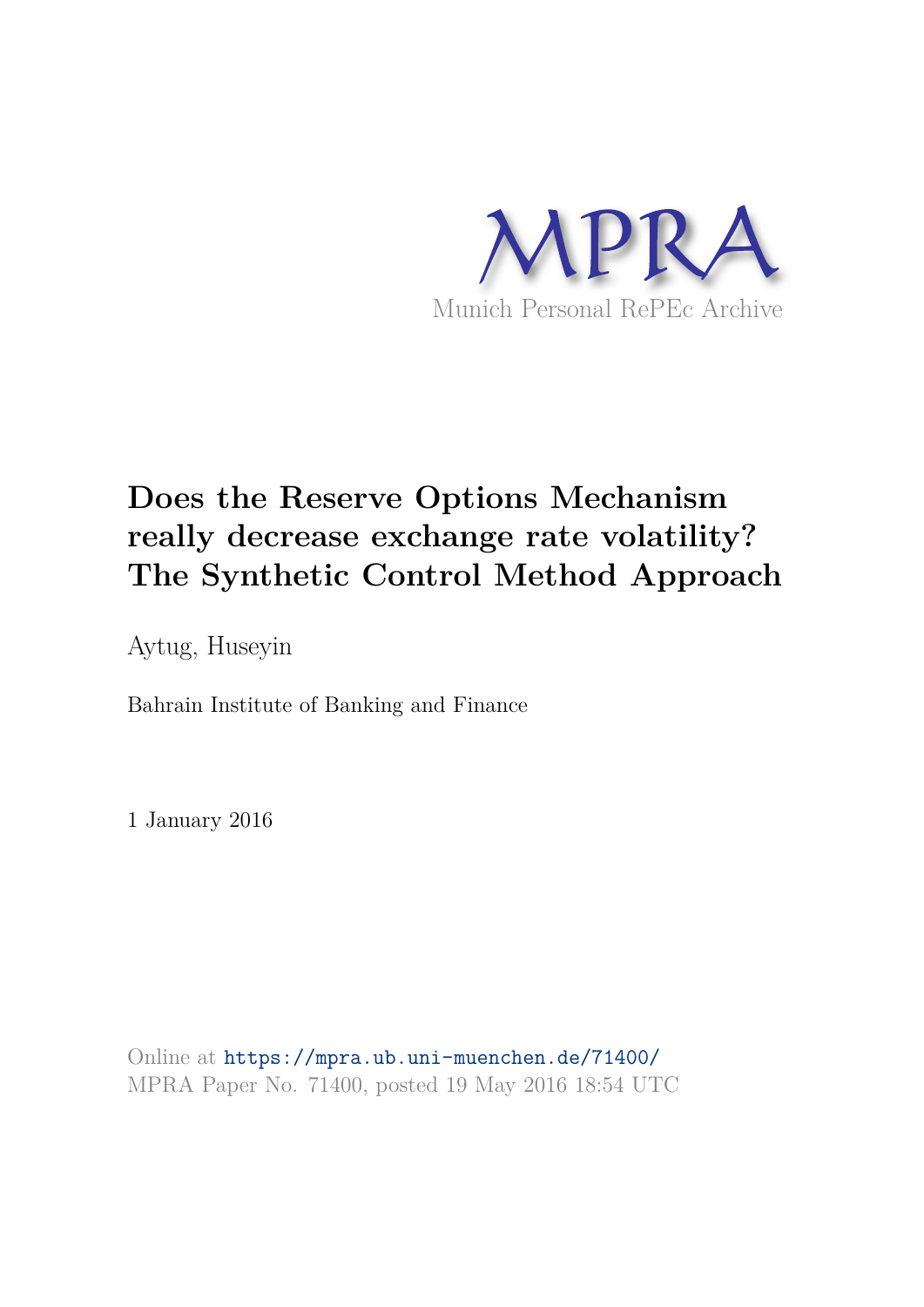## Does the Reserve Options Mechanism really decrease exchange rate volatility? The Synthetic Control Method Approach <sup>∗</sup>

Huseyin Aytug †

January 1, 2016

#### Abstract

After the invention of the Reserve Option Mechanism (ROM) by the Central Bank of Turkey, it has been debated whether it can help decrease the volatility of foreign exchange rate. In this study, I apply a new microeconometric technique, the synthetic control method, in order to construct a counterfactual foreign exchange rate volatility in the absence of the ROM. I find that, USD/TRY rate is less volatile under the ROM. However, the ROM has not worked efficiently after the announcement of FEDs tapering in May 2013. Furthermore, the ROM could have decreased the volatility of foreign exchange rate if FED had not started tapering.

JEL Codes: C31, E58, F31, Keywords: FX Intervention, Synthetic Control Method, Required Reserves

<sup>∗</sup>The views expressed herein are solely of the author and do not represent those of Bahrain Institute of Banking and Finance, its staff or any other institutions. For suggestions and comments, I thank Erdem Basci, Ahmet Bicer, Koray Alper, Fatih Altunok and my former colleagues at the Central Bank of Turkey.

<sup>†</sup>Bahrain Institute of Banking and Finance, haytug@bibf.com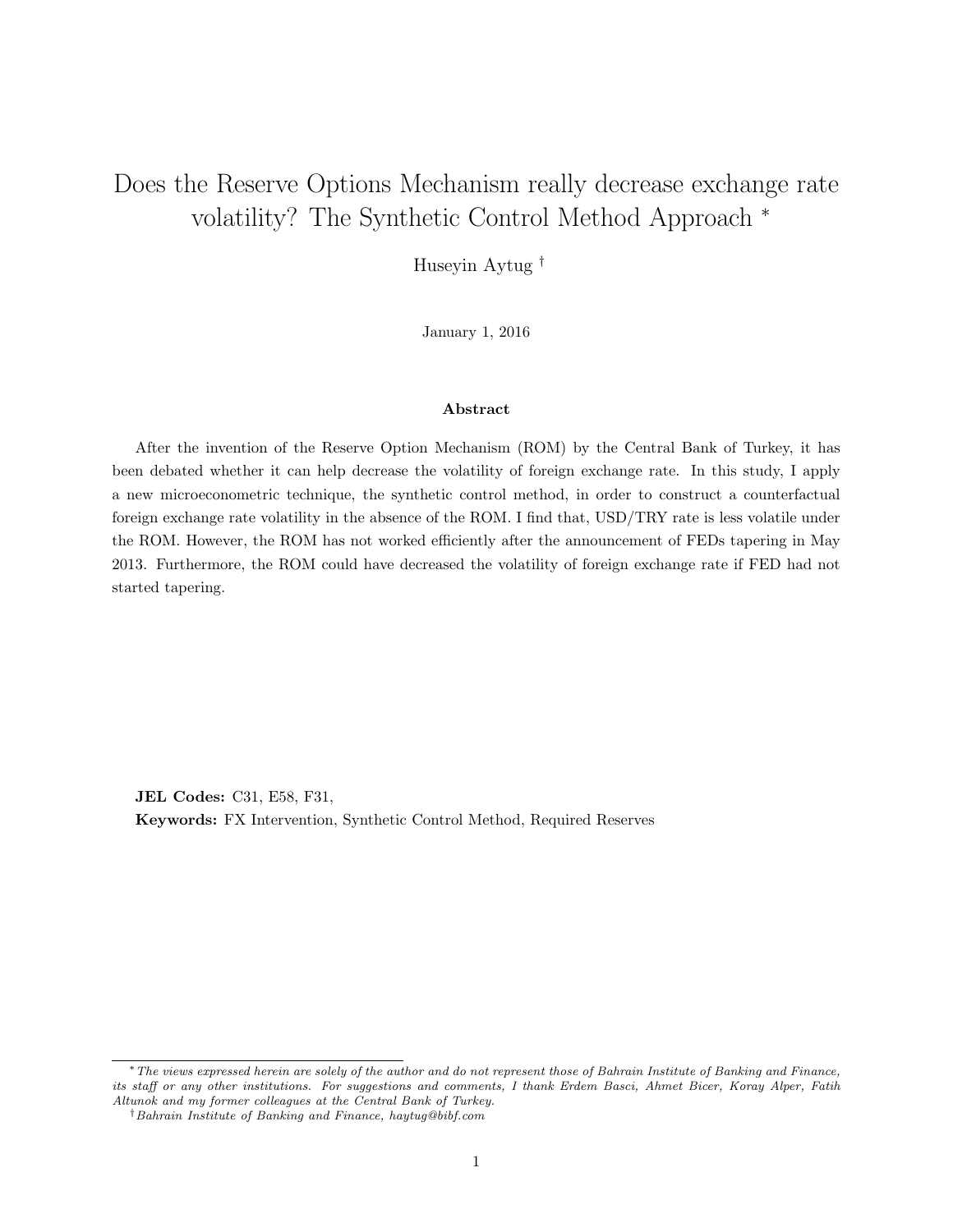### 1 Introduction

The invention of the Reserve Option Mechanism (ROM) by the Central Bank of the Republic of Turkey (CBRT) has shed light on the alternative policy instruments, namely macro-prudential tools, which can be used to mitigate exchange rate volatility. Between its adaption in September 2011 and FED's tapering in June 2013, the level of USD-TR exchange rate and its volatility have both followed a steady path due to the automatic stabilizer feature of the ROM. However, FED's tapering caused capital outflows in Turkey like in other emerging countries and resulted in depreciation of the exchange rate. These developments led people to ask two main questions? Does the ROM really work? Would the ROM have worked as expected in the absence of the tapering?

The ROM basically allows banks to hold a certain ratio of their Turkish lira reserve requirements in foreign exchange and/or gold. It is designed in such a way that it will act as an automatic stabilizer during capital inflows and outflows. While capital inflows will make foreign exchange relatively cheaper and induce banks to hold more reserves in foreign exchange, capital outflows will make the Turkish lira relatively cheaper and induce banks to hold less reserves in foreign exchange. As a consequence, appreciation and depreciation pressure on the Turkish lira will be eliminated without a need of central bank intervention. Thus, the ROM has the potential to decrease exchange rate volatility and act as an automatic stabilizer. Figure 1 shows the behavior of USD-TRY exchange rate and its volatility.<sup>1</sup>. Both the level and volatility of the exchange rate are stabilized until the tapering. However, the Turkish lira kept depreciating and became volatile since the end of May 2013.

The depreciation of the exchange rate has been mainly caused by the capital outflows but the ROM should have abolished depreciation pressure as an automatic stabilizer. However, as Aslaner et al. (2015) argue, CBRT's systematic response to the tapering by increasing the short term interest rates deteriorated the ROM's automatic stabilizer feature unexpectedly. CBRT has been using overnight borrowing and lending interest rates in addition to its policy interest rate, which is 1-Week Repo rate. Table 1 presents the short term interest rates of CBRT since the establishment of ROM. CBRT initially increased overnight lending interest rate in July and August 2013 but increased all the short term interest rates drastically in January 2014. Although, CBRT's main intention was to avert capital outflows, it has also increased the cost of Turkish lira funding, which has led Turkish banks to hold more reserves in relatively cheaper foreign exchange. Figure 2 illustrates net capital flows and the utilization of the ROM. During the successful phase of the ROM, the amount of foreign exchange in the ROM increases as Turkey attracts capital flows. After the tapering, the amount of foreign exchange in the ROM decreases in response capital outflow as expected until August 2013.

 $1$ Volatility-1 and Volatility-2 are percent changes from 3 months and 1 month before, respectively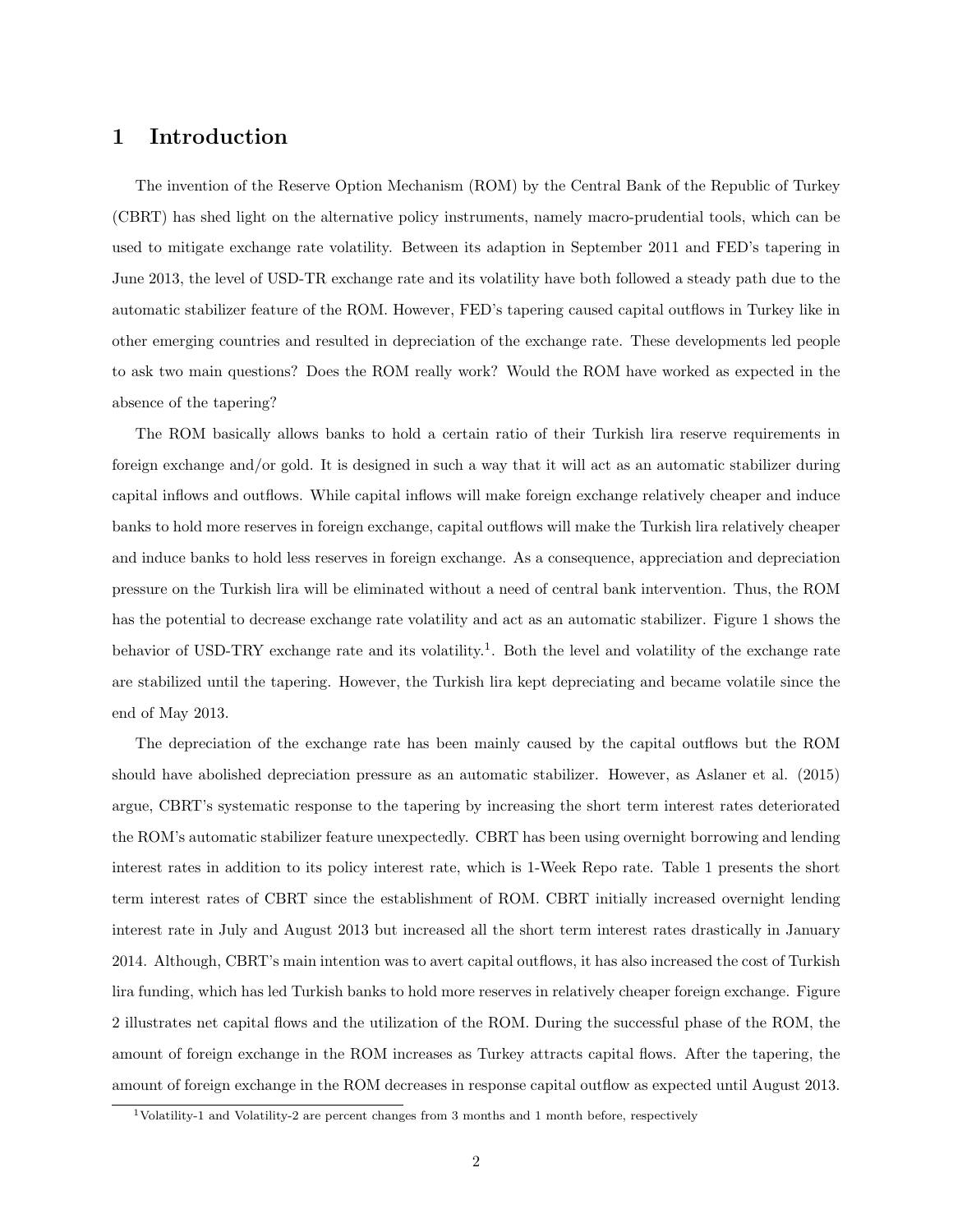However, it started increasing again after CBRT raised the short term interest rates. As a result, the rise in the utilization of the ROM despite the capital outflows weakened the stabilizer mechanism of the ROM. In a similar sense, Aslaner et al. (2015) finds that the cost of Turkish lira funding is the underlying driving force behind the utilization of the ROM. Thus, the behavior of Turkish banks rules out the foreign currency liquidity concern, which enables the ROM to work as a stabilizer.

The only possible way of estimating the precise impact of the ROM is to construct a counterfactual exchange rate volatility and calculate the difference between the two. However, this would be only possible if we had two parallel universes, one with the implemented ROM and one without. We would also need another universe to investigate whether the ROM could have worked efficiently if FED did not have the tapering. The synthetic control method (SCM) offers a solution to this problem by constructing a counterfactual exchange rate volatility with a data-driven method. Thus, the SCM can be used to understand whether the ROM did really worked until the tapering and could have worked as an automatic stabilizer in the absence of the tapering

In this study, I construct a counterfactual exchange rate volatility using the SCM and estimate the impact of the ROM on the exchange rate volatility. I find that the ROM did work efficiently and stabilized the volatility of the exchange rate until the tapering. I also show that the ROM would have worked better in the absence of FED's tapering. My optimization algorithm and placebo tests confirm that my findings are robust. To the best of my knowledge, this is the first empirical study that utilizes the SCM in assessing the impact of ROM on exchange rate volatility.

The rest of the paper is organized as follows. While Section 2 details the literature review, Section 3 and 4 present the methodology and the data, respectively. Finally, Section 5 presents the findings and Section 6 concludes the paper.

#### 2 Literature Review

Since the ROM is only used by CBRT, there are only a couple of papers in the literature. Alper et al. (2013) is a good starting point to understand how the ROM works. They introduce the ROM and compare it with alternative models. Their findings show that ROM can decrease the exchange rate volatility and it can be used as a useful policy tool for macroeconomic and financial stability. Kucuksarac and Ozel (2012) evaluate the ROM and exemplify the calculation of reserve option coefficients. They find that the break-even coefficients depend on the price of turkish lira and foreign exchange funds and the coefficients are sensitive to changes in the cost of funds.

The aforementioned papers present a theoretical perspective about the mechanism. It is also important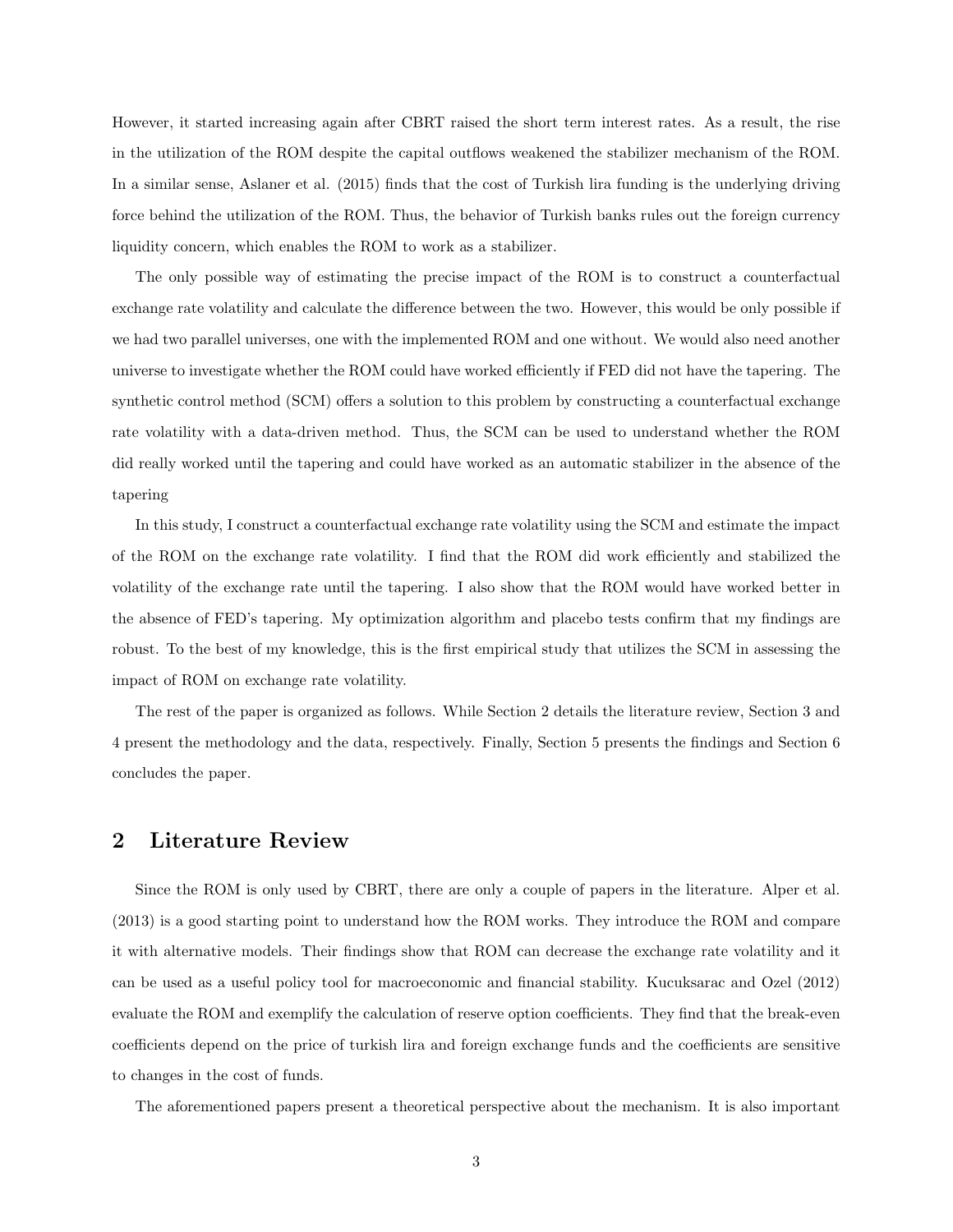to examine the effectiveness of the ROM from an empirical stand of view. Oduncu et al. (2013) is the first empirical paper in the literature. They basically estimate the effectiveness of the ROM on the exchange rate volatility using the GARCH model. They find that the ROM is an effective tool to decrease the volatility. Degerli and Fendoglu (2015) study the impact of the ROM on exchange rate expectations using the seemingly unrelated regression model. They find that the USD/TL expectations have exhibited lower levels of volatility after the implementation of the ROM. They also provide evidence that the ROM act as an automatic stabilizer of expectations. The newest paper is Aslaner et al. (2015), which finds that Turkish banks are more sensitive to the cost of Turkish funding rather than foreign currency liquidity.They also argue that CBRT's adjustment of short term interest rates as a response to capital outflows undermines the stabilizer feature of the ROM.

## 3 Methodology

The synthetic control method (SCM) developed by Abadie and Gardeazabal(2003) is a new microeconometric technique that has been widely used for comparative case studies. Abadie and Gardeazabal (2003) implement the SCM to evaluate the effect of terrorism in Spain, Abadie et al. (2010) estimate the effect of California Tobacco program on tobacco consumption, Lee (2011) studies the inflation targetting and Nannicini and Billimeier (2012) examine the effect of economic liberalization. Using this method, a weighted combination of control units, the synthetic units, can be used to approximate the characteristics of the treated unit. In other words, the counterfactual of the treated unit can be constructed in the absence of the intervention.

Suppose there are  $J + 1$  units and only the first unit  $(j = 1)$  is exposed to intervention after the time  $T_0$ while the other J units remain as control units. Set  $Y_{1t}^I$  as the outcome variable when the unit  $j = 1$  receives the treatment and  $Y_{1t}^{N}$  as the outcome variable in the absence of the treatment at time  $t \in [T_{0+1}, T]$ . In order to estimate  $Y_{1t}^{I}$  and  $Y_{1t}^{N}$  Abadie et al. (2010) offer to use the following model:

$$
Y_{jt} = \delta_t + \tau_{jt} D_{jt} + \Theta_t Z_j + \lambda_t \phi_j + \epsilon_{jt} \tag{1}
$$

where  $Z_j$  is a vector of independent variables,  $\Theta_t$  is a vector of parameters,  $\phi_j$  is a pair-specific unobservable,  $\lambda_t$  is an unknown common factor,  $\epsilon_{jt}$  is a transitory shock with zero mean and  $D_{jt}$  is a dummy variable that takes value 1 for the treated unit, 0 for the control unit. Then the treatment effect,  $\tau_{1t}$ , can be estimated for  $t = T_0 + 1, T_0 + 2, ..., T$  by

$$
\tau_{1t} = Y_{1t}^I - Y_{1t}^N = Y_{1t} - Y_{1t}^N \tag{2}
$$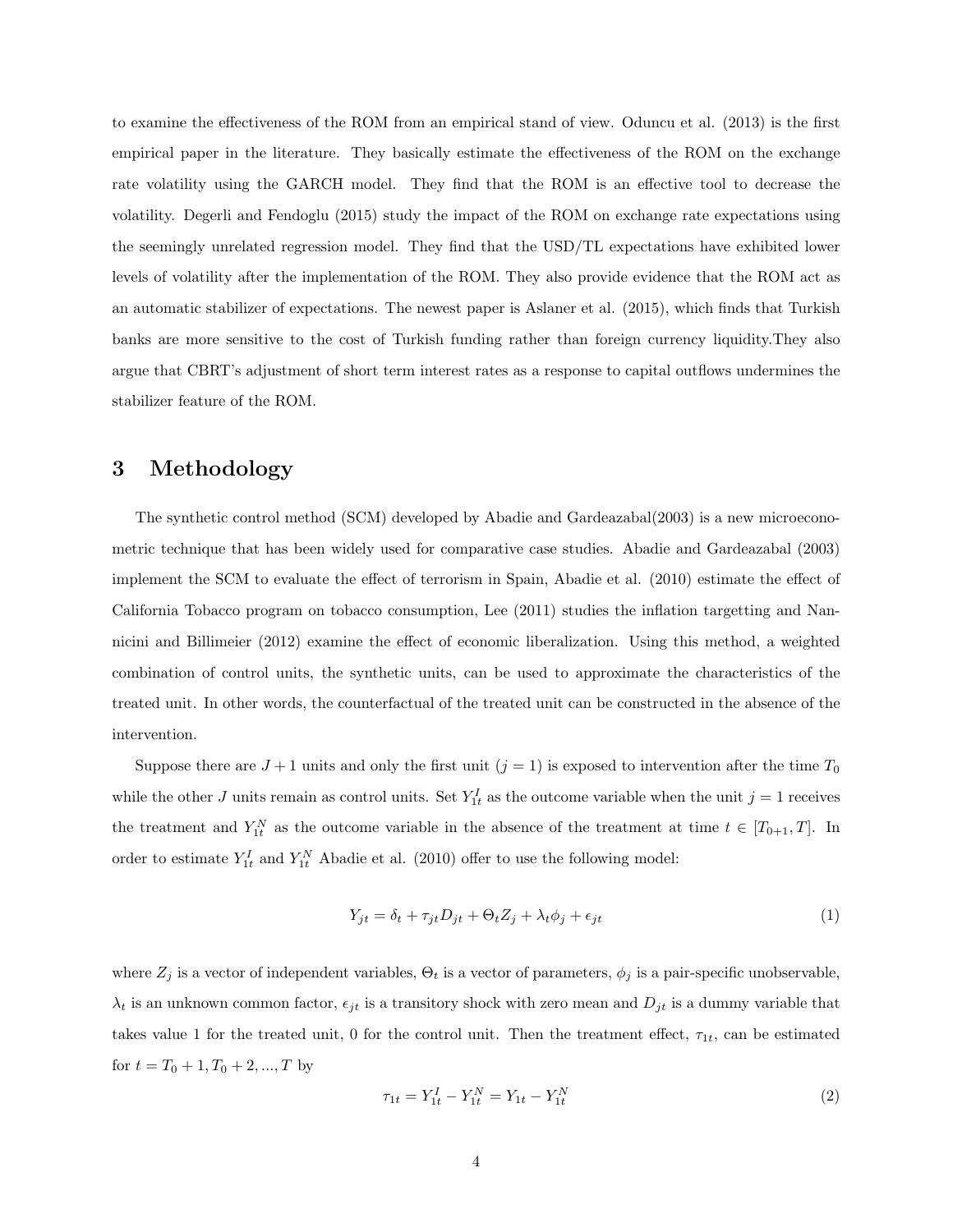Even tough  $Y_{1t}^I = Y_{1t}$  are observable, the estimation of the treatment effect becomes complicated because of the unobserved control unit  $Y_{1t}^N$ . Abadie and Gardeazabal (2003) consider a vector  $W = (w_2, ..., w_{j+1})$  such that  $w_j \ge 0$  for  $j = 2, ..., J+1$  and  $\sum_{j=2}^{J+1} w_j = 1$ . In the vector W, each element represents a weight that will be used to construct a potential synthetic control unit that is approximately same as the treated unit before the intervention. Hence, for the pre-intervention period  $(t \in [1, T_0])$ ,  $W^* = (w_2^*, ..., w_{j+1}^*)$  is determined such that

$$
Y_{1t} = \sum_{j=2}^{J+1} w_j^* Y_{jt} \tag{3}
$$

$$
Z_1 = \sum_{j=2}^{J+1} w_j^* Z_j \tag{4}
$$

where  $Z_{jt}$  is a vector of observed covariates not affected by the intervention. Once  $W^*$  is determined, the treatment effect at  $t = T_0 + 1, T_0 + 2, \dots$  is estimated as

$$
\tau_{1t} = Y_{1t}^I - \sum_{j=2}^{J+1} w_j^* Y_{jt} \tag{5}
$$

As mentioned above, the weights have to be chosen that the synthetic unit is almost same as the treated unit before the intervention. Let  $X_1 = (Z_1, Y_{11}, ..., Y_{1T_0})$  be a vector of pre-intervention characteristics for the unit j=1 and  $X_0 = (Z_j, Y_{jt}, ..., Y_{jT_0})$  be a matrix of the same characteristics for the control units  $j\epsilon[2, J+1]$ . Then the vector W is chosen to minimize the distance between  $X_1$  and  $X_0W$  subject to  $w_j \ge 0$  for  $j = 2, ..., J + 1$ and  $w_2 + ... + w_{J+1}$ 

$$
\min_{W} \| X_1 - X_0 W \|_{V} = \min_{W(V)} \sqrt{(X_1 - X_0 W)' V (X_1 - X_0 W)} \tag{6}
$$

In order to solve this minimization problem Abadie et al. (2007) introduce a diagonal and positive semidefinite matrix V such that the mean squared prediction error of the outcome variable is minimized over the control period. The choice of V is very crucial since each diagonal entry reflects the relative importance of pre-intervention characteristics.

#### 4 Data

Our sample includes 14 emerging countries (Argentina, Brazil, Chile Colombia, Czech Republic, Hungary, India, Indonesia, Mexico, Poland, Romania, Russia South Africa, and Turkey) and the Euro group. These countries are selected since they have a similar pattern of current account deficits in the last decade. Our data set includes monthly observation of exchange rate, interest rate differential, inflation differential, asset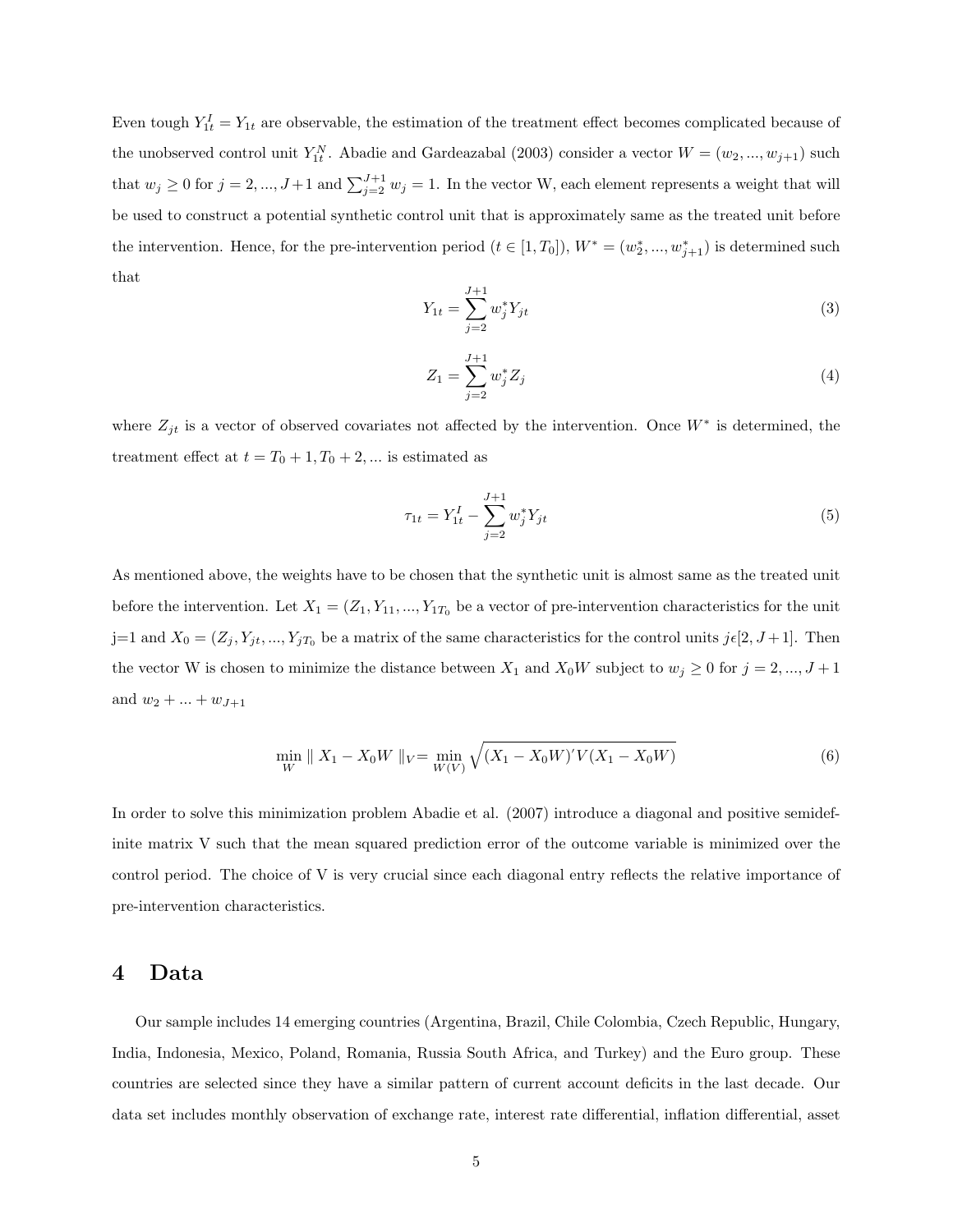transfer from the US, and CDS variables for those countries from 2001 M6 to  $2014 \text{ M}9.2$  All the exchange rates are expressed in terms of US dollar. Interest rate differential is defined as the difference between US and home country interest rate. Inflation differential is also defined in the same manner. Since Argentina, Romania and Russia are excluded in the estimations since they have either no or larger number of missing values in interest rate differential.

The measure of exchange rate volatility is critically important since it will influence how well the synthetic unit approximates the treated unit. While year-over-year changes are too smooth, monthly changes are too volatile. Thus, I prefer using percentage changes of exchange rates from 3 months before as the volatility measure.

Exchange rates and inflation are obtained from the IMF. CDSs and interest rates are from Bloomberg. Finally, asset transfer, which shows financial asset transaction data between the US and a home country, from the US Treasury TIC data. Asset transfers are normalized with monthly US personal income that is obtained from the BEA since monthly US GDP data is not available.

## 5 Results

#### 5.1 The Choice of Control Period

The main purpose of this paper is to estimate the counterfactual trajectory of TR-USD exchange rate volatility by a convex combination of other currencies. This counterfactual is the hypothetical TR-USD exchange rate volatility which is assumed to would have existed if the Central Bank of Turkey had not adopted the ROM after 2011 October. Thus, the period between 2011 October and 2014 November becomes the treatment period. Choosing the appropriate control period is vital as the optimal weights of other currencies are estimated in the control period.

One approach in the literature is to use the whole period before the treatment as the control period. However, it not easy to assume that the whole period before the treatment is the best control period to approximate the trajectory of TR-USD exchange rate volatility. Cheung et al. (2005) argues that even welldefined exchange rate models do not work in all sample periods. Thus, I implement a "rolling optimization" algorithm in order to find the appropriate control period. That is, regressions are run over a period window by keeping window size same, then the window is moved up one month forward until the treatment period. The "rolling optimization " is implemented over 1-year, 2-year, 3-year, 4-year and full (the whole period

<sup>2</sup>Although we have observations before 2001 M6, we exclude those because Turkey had a severe financial crises over 2000- 2001 and has switched to flexible exchange rate regime in 2001 M2. Our sample starts from 2001 M6 because of high volatility of exchange rate between 2001 M2 and 2001 M6. Changing the starting period from 2001 M6 to 2001 M2 does not affect our results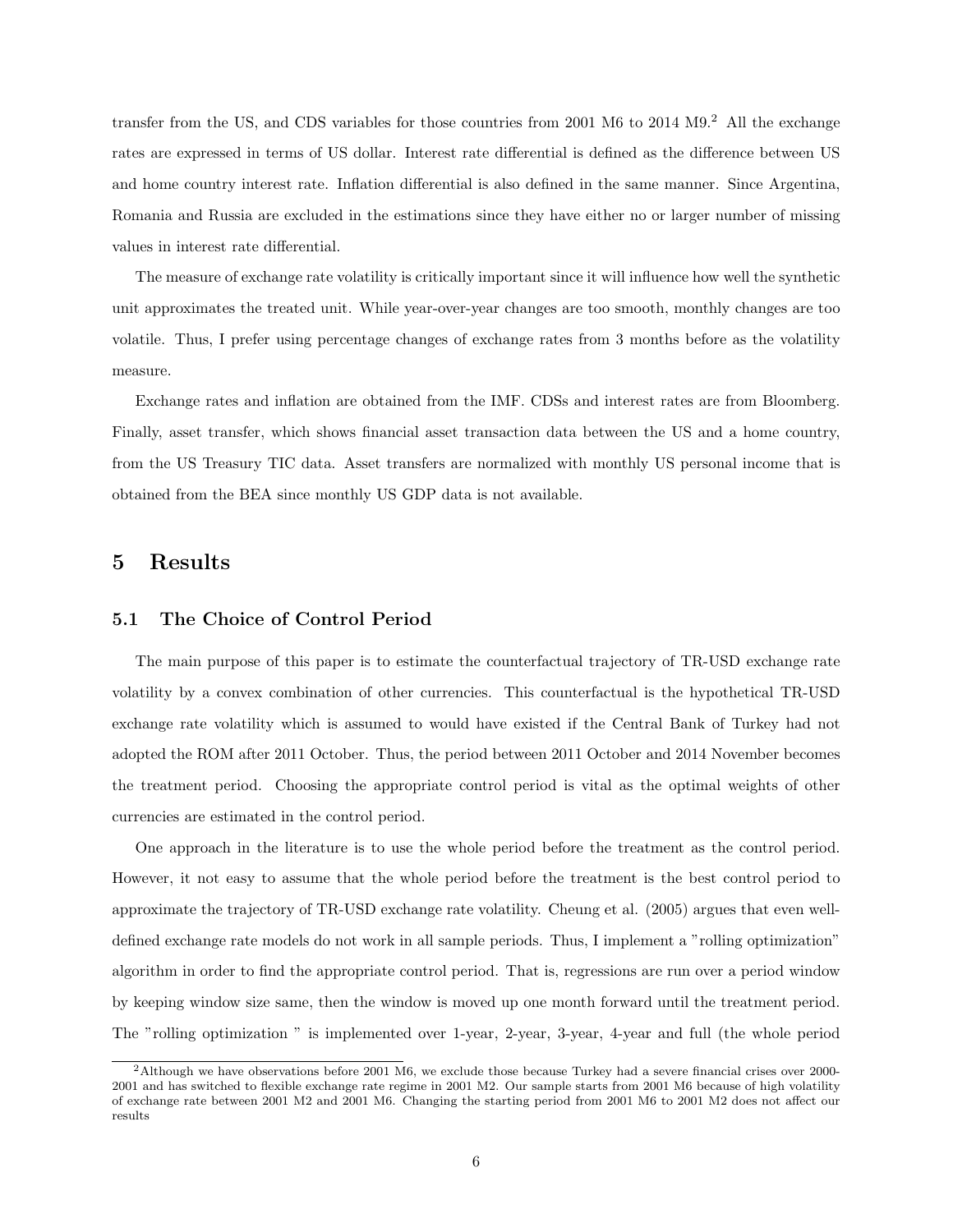before the treatment) control periods to find the best approximate of the treated exchange rate volatility. As Inoue (2012) argues the main issue in the optimization process is the explanatory power of the control period. The explanatory power of control periods is measured by Root Mean Squared Prediction Erros (RMSPE)<sup>3</sup> that is provided after the SCM estimations. The smaller RMSPE is a sign of better approximation of the treated volatility. Additionally, I also check correlation and Adjust  $R<sup>2</sup>$  between the treated and synthetic volatility.

It is very important how the optimization works since the estimation of control unit weights and the synthetic exchange rate volatility purely depends on it. The optimization algorithm minimizes the difference between observed variables and the synthetic variable that is the weighted average of control units over the control period. While observed variables, which are shown with subscript j, are the actual observations of Turkey, the synthetic variable, which is shown with subscript k, are the weighted average of control countries' observations.  $CPI_{j(k),t}$  is the CPI based inflation differential at time t between the US and the country j (k),  $r_{j(k),t}$  is the interest rate differential at time t between the US and the country j (k),  $Asset_j(k)$  is the net asset transaction between the US and the country j (k) divided by US personal income,  $CDS_i(k)$  is the CDS of country j (k) at time t.  $JPY_t$  is the TR-USD percent change from 3 months before at time t and  $S_{j,t}$  is the weighted of control currencies' percent change from 3 months before at time t. The upper bar on variables represents a simple average over the control period. The optimization algorithm used for the estimation of optimal weights is as follows;

$$
\begin{array}{c}\n\overline{CPI_j} - \sum_{k=2} w_k \overline{CPI_k} \\
\hline\n\overline{r_j} - \sum_{k=2} w_k \overline{r_k} \\
\hline\n\overline{Asset_j} - \sum_{k=2} w_k \overline{Asset_k} \\
\hline\n\overline{CDS_j} - \sum_{k=2} w_k \overline{CDS_k} \\
\overline{CDS_j} - \sum_{k=2} w_k \overline{CDS_k} \\
\overline{JPY_0} - \sum_{k=2} w_k S_{k,0} \\
\overline{JPY_1} - \sum_{k=2} w_k S_{k,1} \\
\vdots \\
\overline{JPY_{T_0}} - \sum_{k=2} w_k S_{k,12}\n\end{array}
$$
\n(7)

Among 380 control groups, I chose 2 periods from 1-year, 2-year, 3-year and 4-year control periods that have the lowest RMSPE, highest  $Adj_R^2$  and highest correlation. I also include full control period. Table 2 presents 9 optimal control periods and reveals that correlations and  $Ad\hat{j}_R^2$ s are similar while RMSPE decreases when the window size expands. Thus, I choose the period over 2007M3-2008M2 as the control

$$
{}^{3}\text{RMSPE}
$$
 is estimated as  $\frac{\sqrt{\sum\limits_{t}^{T}(Y_{1t}^{I}-Y_{1t}^{N})^{2}}}{n}$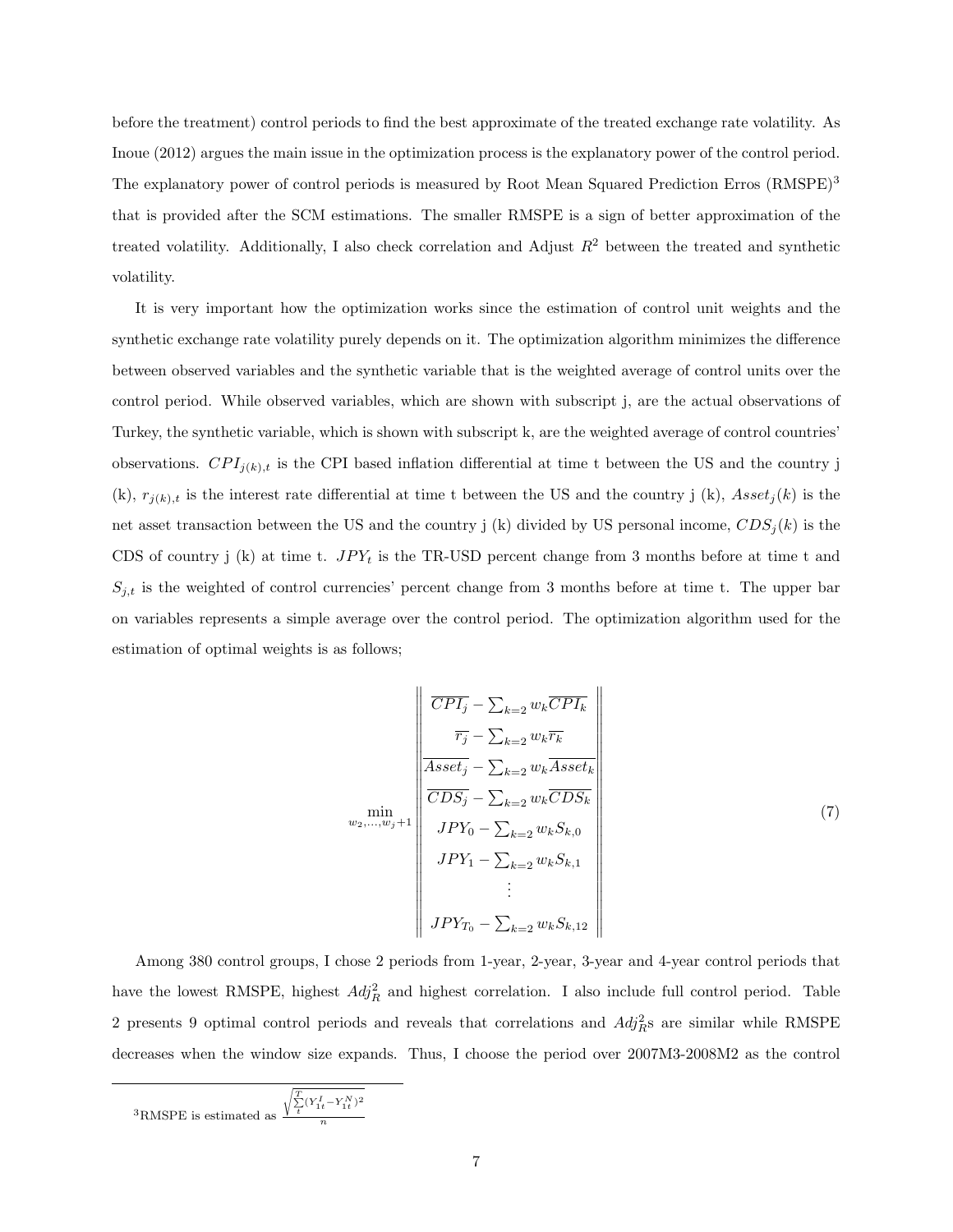period since it has the minimum RMSPE, high correlation and  $Adj_R^2$ . The weights that are obtained for the control period is presented in Table 3. Based on the minimization process, the volatility of TR-USD exchange rate can be duplicated by the convex combination of the Brazilian Real, the Czech Krone and the South African dollar. The estimated weights are 0.74, 0.126, and 0.134, respectively.

The weights of the control currencies are estimated using predictor variables of the TR-USD exchange rate, which are interest rate spreads, asset transfers, CPI inflation differential, and the volatility of the TR-USD exchange rate at different periods. Both predictor variables and the outcome variable are well balanced during the optimization process between the synthetic control and treatment units. In other words, the difference between actual and synthetic values of these variables are very close to each other. The predictor balance over the optimization process and the importance of each variable are presented in Table 4. Importance of a variables represents the relative importance of each predictor variable, which are normalized weights in constructing the synthetic control units. Volatility of TR-USD exchange rate in different periods seem to be relatively important compared to the macro variables. While the normalized weight of macro variables are smaller than 1 percent, the volatility of TR-USD exchange rate in each month has a normalized weight of 10 percent on average.

#### 5.2 Average Treatment Effects

In Figure 4 and 5, I calculate the average treatment effect of the reserve option mechanism by taking the difference between the actual and synthetic volatility TR-USD exchange rate. The positive(negative) sign of ATE stands represents that the ROM works efficiently (not efficiently). The effect of the ROM is evaluated as efficient when TR-USD exchange rate has a lower volatility. Thus, smaller depreciation and appreciation under the ROM will be both considered as efficient. However, there are some periods that while the actual TR-USD exchange rate depreciates, the synthetic one appreciates. For these periods, the absolute value of the volatility is taken and then the difference is estimated in order to be consistent with the evaluation criterion.

It is shown that ATEs are mainly positive until the FED's tapering in May 2013 and mainly negative after that. The average of ATEs until May 2013 is 2.5 percent and it becomes -1.15 afterwards, which is an evidence that the ROM works. These results confirm that the ROM had worked efficiently as an automatic stabilizer and decreased the volatility until the FED's Tapering. The findings here are consistent with those in Oduncu et al (2013) and Degerli and Fendoglu (2013). I re-calculate the synthetic TR-USD exchange rate by including the credit swap defaults (CDS) as a predictor variable the findings are very similar. Likewise the first estimation, ATEs are mainly positive until the FED's tapering and they become negative afterwards.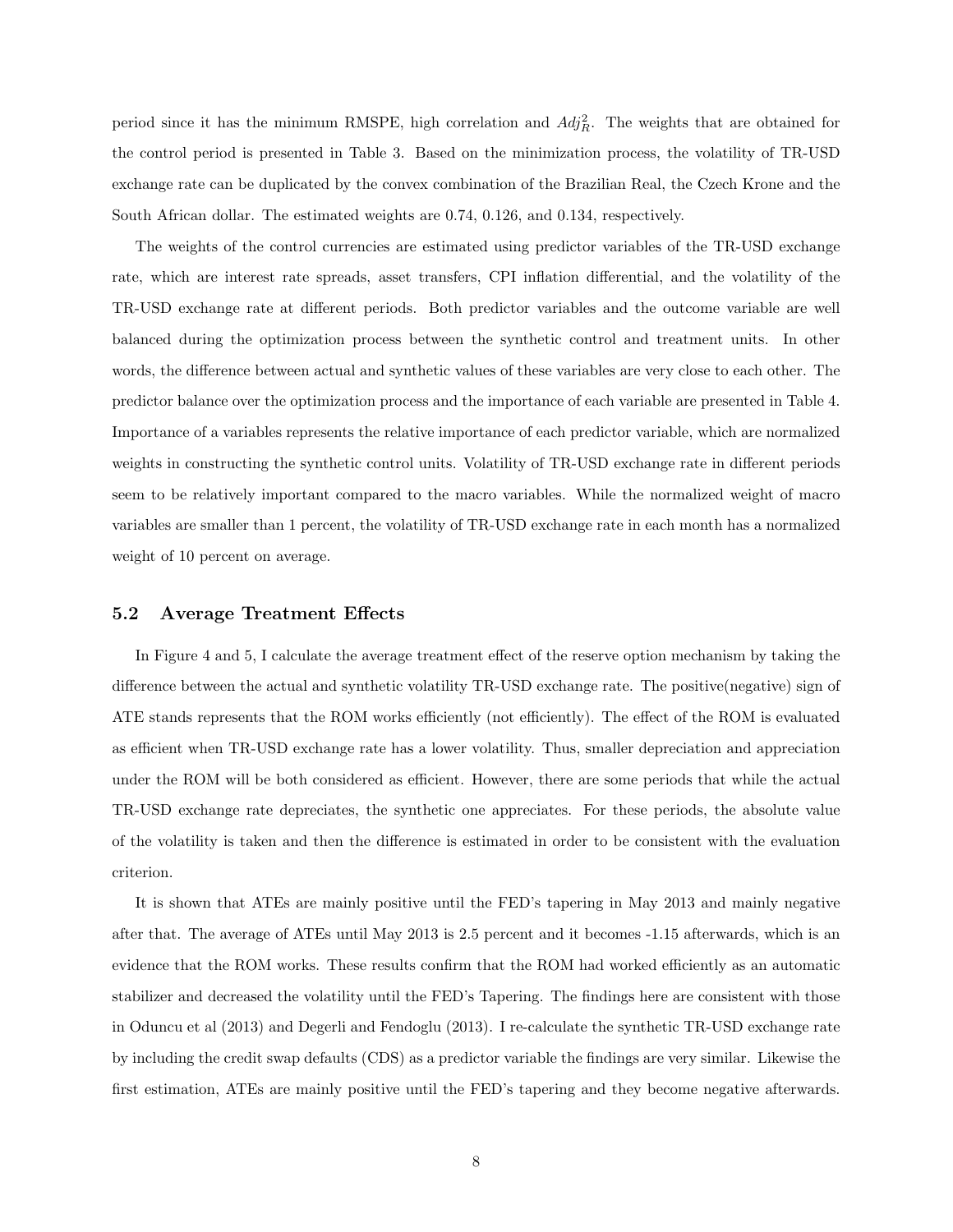While the average of ATEs until May 2013 is 2.28 percent, it becomes -1.34 afterwards. The alternative estimation with CDSs confirm my initial findings that the ROM had worked efficiently until May 2013.

The puzzle that why the ROM stopped working efficiently after May 2013 is worth investigating. Aslaner et al. (2015) investigate the the determinants of ROM utilization and find that foreign currency liquidity is not an important parameter for ROM utilization, which is in contrast to the mechanism of ROM. As argued in Alper et al (2013), the ROM is expected to work as an automatic stabilizer if banks act accordingly with foreign currency liquidity constraint. They also argue that the policy induced movements in the short term interest rates may mitigate the efficiency of the ROM. Thus, the puzzle can be investigated by examining how the CBRT changed its short term interest rates after the FED's tapering. The CBRT has mainted a stable monetary policy between the implementation of ROM and the FED's tapering. It kept the policy interest rate, which 1 week repo interest rate and the interest corridor, which is overnight borrowing and lending interest rates around the same level. Thus, there was a small variation in interest rates during the efficient phase of the ROM. However, after August 2013, the CBRT started increasing short term interest rates to stop capital outflows, which is induced by the FED's tapering. The increase in the short term interest rates raised the cost of Turkish lira funding that is believed to be the important driving force of high ROM utilization of Turkish banks after the FED's tapering. As a result, the increase in short term interest rates during capital outflows deteriorated the automatic stabilizer function of the ROM.

#### 5.3 A World without the FED's tapering

The puzzle caused by the CBRT's respond to capital outflows can be investigated by estimating the synthetic TR-USD exchange rate if the CBRT had not increased the short term interest rates. Since the ROM had worked efficiently between October 2011 and August 2013, this period can be used a control period and the synthetic TR-USD exchange rate can be re-estimated for the period after July 2013. Likewise, the length of optimization period is vital since the weights estimated in the optimization period will be used for the construction of synthetic TR-USD exchange rate. I re-optimze the control periods for different 1 year periods and full control period. The estimated RSMPE's and  $Adj<sub>R</sub><sup>2</sup>$ s are given in Table 5. Among 12 optimizations, the control period between 2012 M6 and 2013 M5 has the smallest RSMPE and relatively high  $Adj_R^2$ . The weights that are estimated using this control period are given in Table 6. Thus, the synthetic volatility of TR-USD exchange rate can be calculated by the convex combination of Chilean Peso, Colombian Peso, the Euro, Hungarian Forint and Mexican Peso. The estimated weights are 0.136, 0.643, 0.049, 0.78 and 0.94, respectively. Predictor balance of the new optimization is given in Table 7. Like the ROM optimization, most important variables for the optimization process are volatility of the exchange rate at different period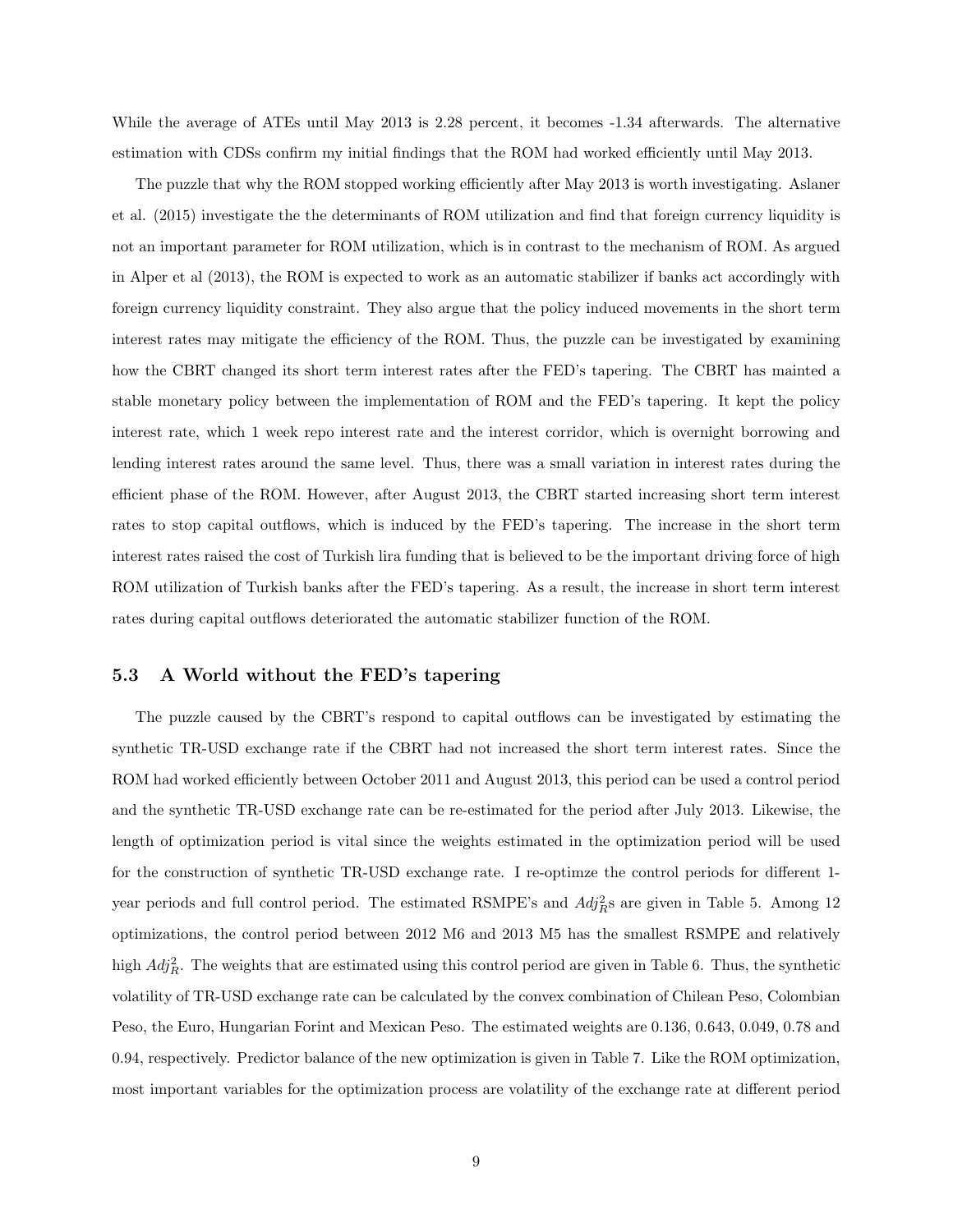rather than macro variables.

The volatility of actual and synthetic TR-USD exchange are plotted in Figure 7. I also calculate the average treatment effect for the treatment period by taking the difference between the actual and synthetic volatility TR-USD exchange rate, which is shown in Figure 7. ATEs are positive until the last two months, which confirms that the ROM would have worked efficiently if the CBRT had not increased short term interest rates systematically. The average of ATEs for the treatment period is 2 percent. When the estimation is iterated by including the credit swap defaults (CDS) as a predictor variable, I estimate similar results. Thus, the findings are robust.

#### 5.4 Placebo Study

Using the SCM, I estimate the counterfactual USD-TR exchange rate volatility, which is percent changes from 3 months before, by a convex combinations of currencies of 10 different countries. There is a possibility that my estimation could be driven by chance. Thus, I run placebo tests to check the robustness of my estimates. The placebo test helps answering whether I would estimate similar effects if I had chosen a random country from the dataset.

Following Abadie and Gardeazabal (2003) and Abadie et al. (2010), I estimate the synthetic exchange rate volatility for countries in the control group. If the placebo studies generate similar results for other currencies, then the volatility of USD-TR exchange rate was stabilized by other factors than the automatic stabilizer feature of the ROM. Otherwise, my results provide significance and robust evidence for the ROM's ability to decrease the exchange rate volatility.

Table 8 shows pre RMSPE, post RMSP, the ratio of post and pre RSMPEs and average ATE for Turkish lira and other currencies. The average gap between the synthetic and actual volatility of the exchange rate is expected to be close or less than 0 for other currencies. Especially, Brazillian Real, Czech Krone and South African Rand are of importance since their weights are different than 0 in the construction of synthetic volatility of USD-TR exchange rate. While the average gap is negative for Brazillian Real and South African Rand, it is very close to zero for Czech Krone. Based on the placebo tests, we can confirm that my estimation are robust in estimating the impact of the ROM on the exchange rate volatility.

The placebo test results for the tapering are shown in Table 9. The average between rhe synthetic and actual volatility of the USD-TR exchange rate is 2 percent and the average gap for control currencies that are Chilean Peso, Columbian Peso, the Euro, Hungarian Forint and Mexican Peso should be smaller. As shown in Table 9, the average gap for control currencies is smaller than 2 percent and is close to zero for the most of them. Another important measure is the post/pre RSMPE ratio and the ratio for Turkish lira is greater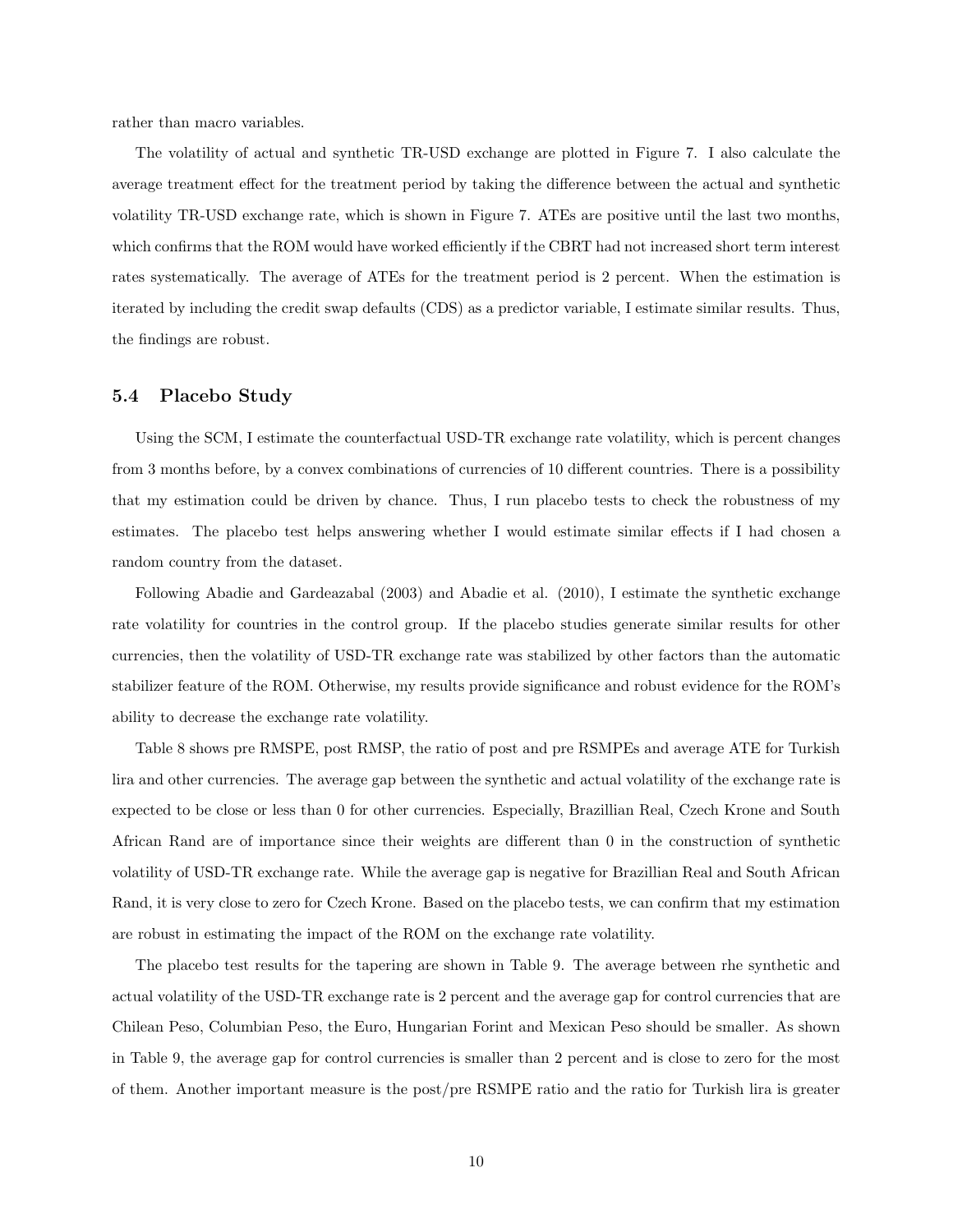than control currencies. These results reveal that I chose the right control currencies in my optimization process. Thus, my estimation are significant and robust, which confirms that the ROM could have worked efficiently in the absence of the tapering.

## 6 Conclusion

The ROM is an important macroprudential tool, which has been used by the CBRT to stabilize the exchange rate volatility.It had worked efficiently and decreased the volatility of the USD-TR exchange rate until the FED's tapering in May 2013 . However, CBRT's change in short term interest rates as a response to stop capital flows deteriorated the automatic stabilizer feature of the ROM. Thus, the volatility of the exchange rate was not stabilized after the tapering. In this paper, I use the Synthetic Control Method to confirm that the ROM had worked as an automatic stabilizer until the tapering. To the best of my knowledge, this is the first application of that methodology to investigate the ROM.

My results indicate that the ROM decreased the exchange rate volatility by 2 percentage points on average and the estimated cumulative effect is around 50 percentage points between September 2011 and August 2013. However, the ROM did not work efficiently after August 2013 caused by the behavior of Turkish banks in response to changes in short term interest rates. My estimates also reveals that the ROM could have worked as expected and stabilized the exchange rate volatility in the absence of the tapering. The ROM could have decreased the exchange rate volatility by 2 percentage points on average and volatility could have been decreased by 32 percentage points cumulatively after the tapering. Robustness of both results are confirmed via placebo study as well.

Our results are consistent with the general view in the literature that the ROM can decrease exchange rate volatility. However, the ROM can work efficiently when CBRT does not change short term interest rate during capital outflows. The reason is that the behavior of the Turkish banks is strongly determined by the cost of Turkish lira funding.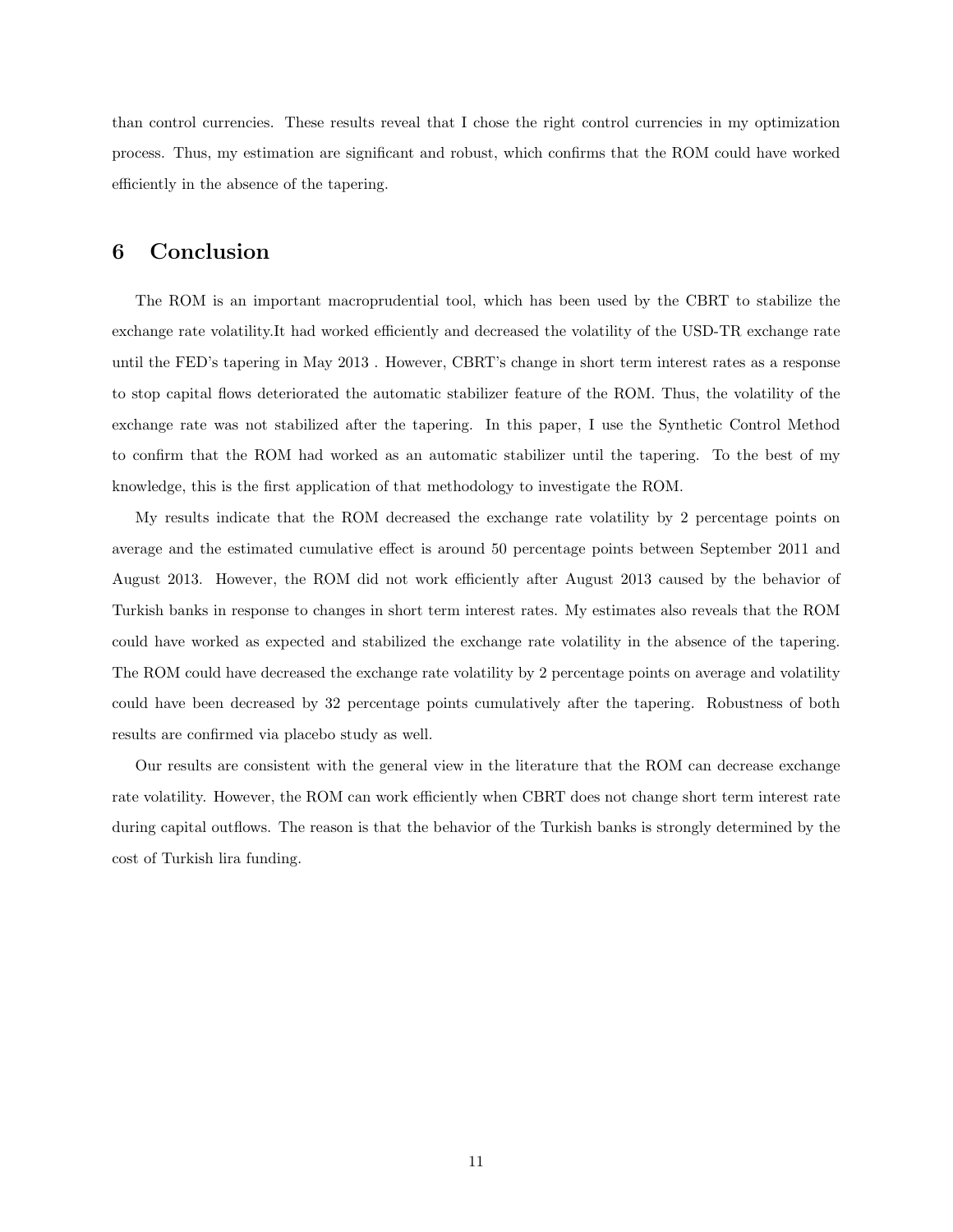

Figure 1: USD-TRY Exchange Rate



Figure 2: Capital Flows and FX Reserves in ROM. Source: CBRT



Figure 3: Optimized Control Periods for ROM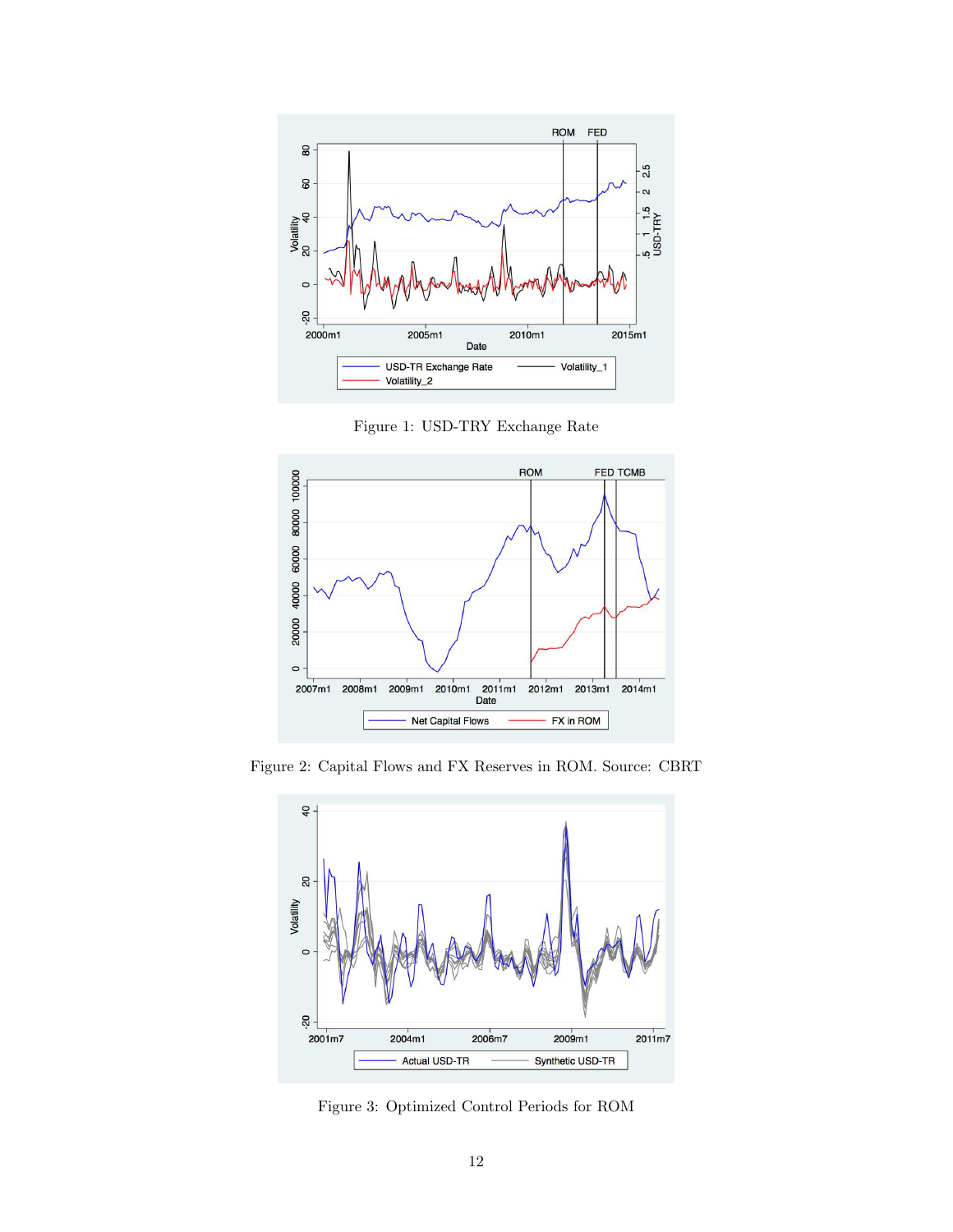

Figure 4: Actual and Synthethic USD-TR Exchange Rate



Figure 5: Actual and Synthethic USD-TR Exchange Rate and Average Treatment Effects



Figure 6: Optimized Control Periods for FED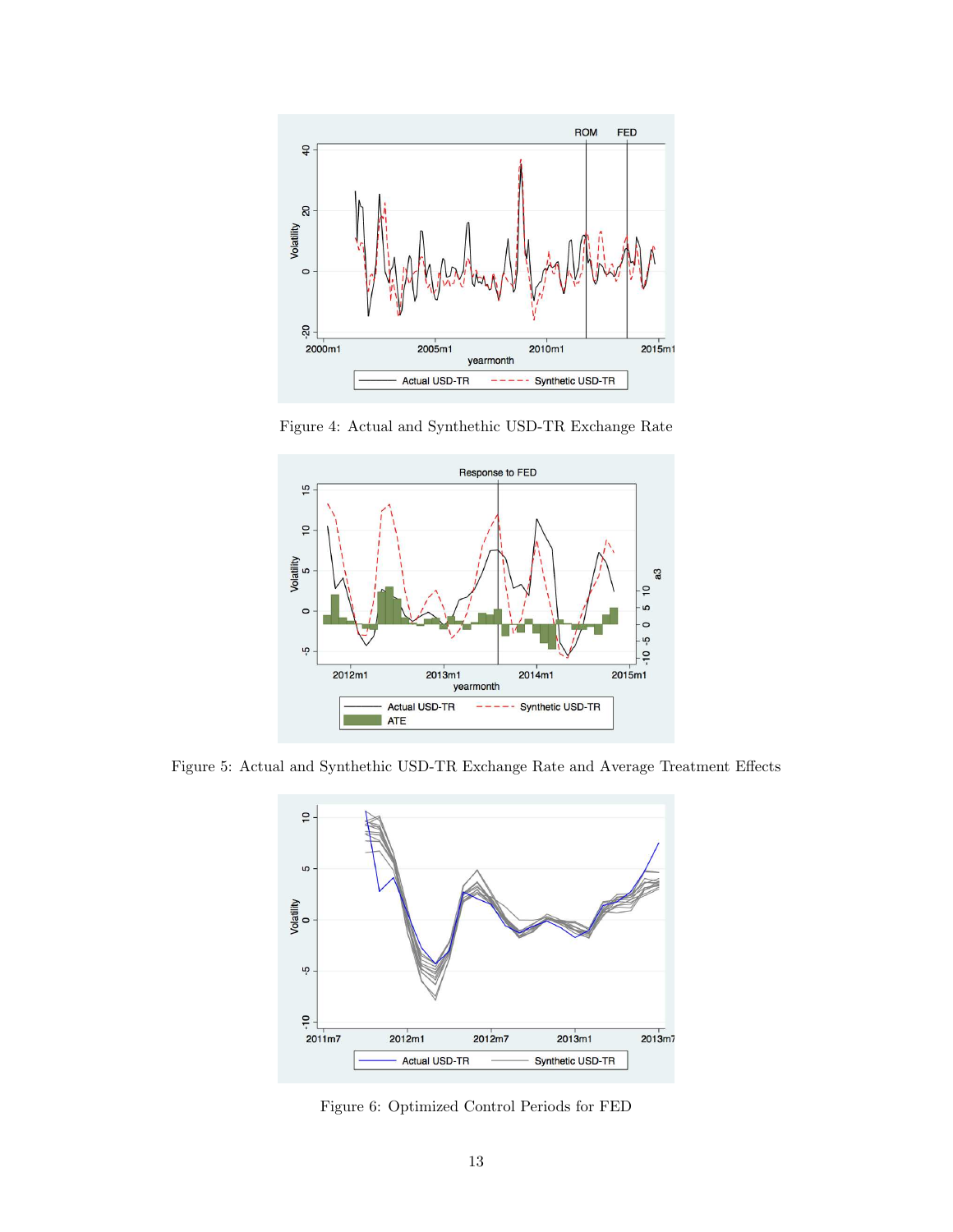

Figure 7: Actual and Synthethic USD-TR Exchange Rate and Average Treatment Effects



Figure 8: Actual and Synthethic USD-TR Exchange Rate and Average Treatment Effects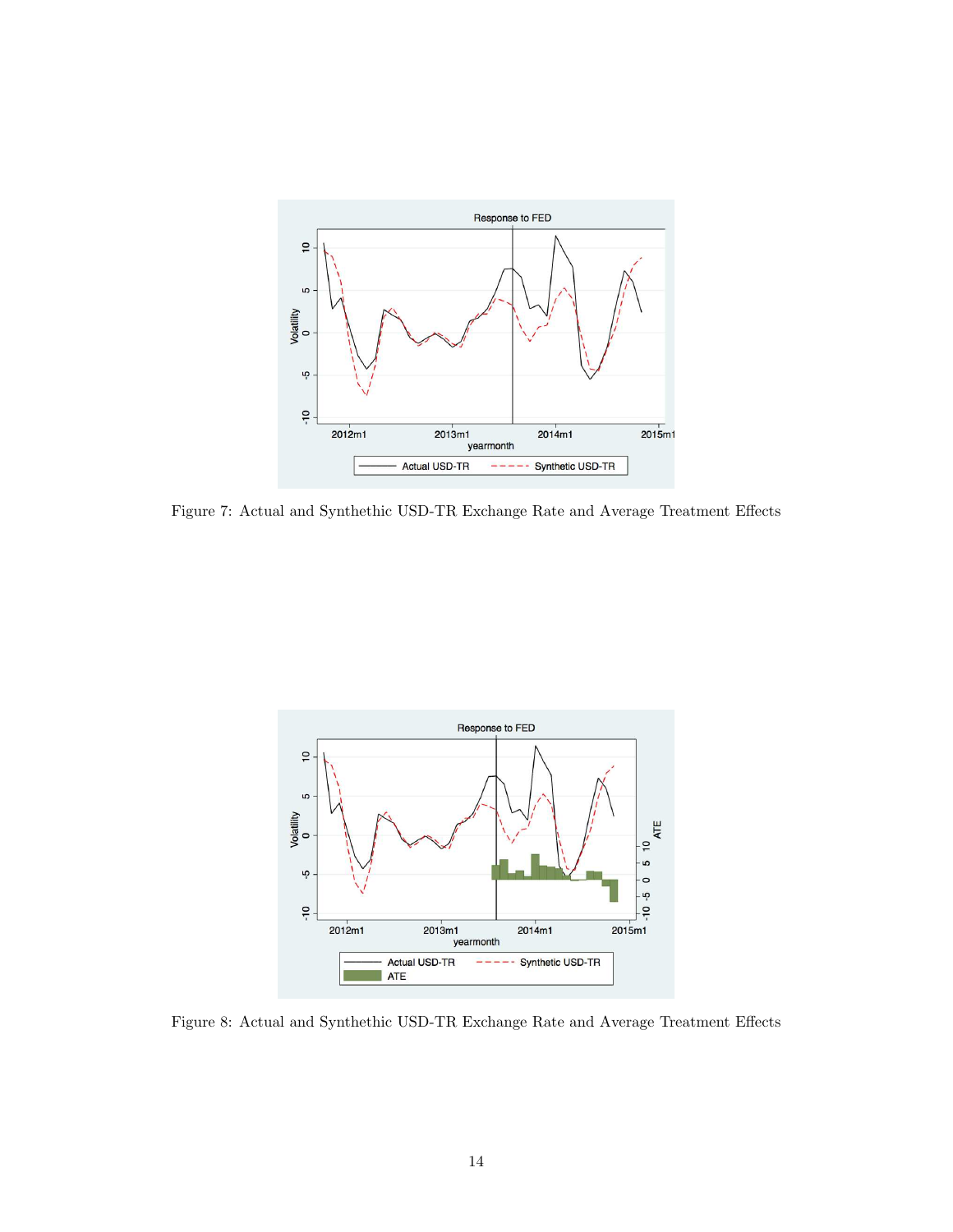| Date     | Overnight Borrwing Overnight Lending 1 Week Repo |       |       |
|----------|--------------------------------------------------|-------|-------|
| 17.12.10 | 1.50                                             | 9.00  | 6.50  |
| 21.01.11 | 1.50                                             | 9.00  | 6.25  |
| 05.08.11 | 5.00                                             | 9.00  | 5.75  |
| 21.10.11 | 5.00                                             | 12.50 | 5.75  |
| 22.02.12 | 5.00                                             | 11.50 | 5.75  |
| 19.09.12 | 5.00                                             | 10.00 | 5.75  |
| 19.10.12 | 5.00                                             | 9.50  | 5.50  |
| 21.11.12 | 5.00                                             | 9.00  | 5.50  |
| 23.01.13 | 4.75                                             | 8.75  | 5.50  |
| 20.02.13 | 4.50                                             | 8.50  | 5.50  |
| 27.03.13 | 4.50                                             | 7.50  | 5.50  |
| 17.04.13 | 4.00                                             | 7.00  | 5.00  |
| 17.05.13 | 3.50                                             | 6.50  | 4.50  |
| 24.07.13 | 3.50                                             | 7.25  | 4.50  |
| 21.08.13 | 3.50                                             | 7.75  | 4.50  |
| 29.01.14 | 8.00                                             | 12.00 | 10.00 |
| 23.05.14 | 8.00                                             | 12.00 | 9.50  |
| 25.06.14 | 8.00                                             | 12.00 | 8.75  |
| 18.07.14 | 7.50                                             | 12.00 | 8.25  |
| 28.08.14 | 7.50                                             | 11.25 | 8.25  |
| 21.01.15 | 7.50                                             | 11.25 | 7.75  |
| 25.02.15 | 7.25                                             | 10.75 | 7.50  |

Table 1: CBRT Interest Rates

Table 2: Control Periods for ROM

| Control Period  | Correlation | $R^2$ | <b>RSMPE</b> |
|-----------------|-------------|-------|--------------|
| 2007M3-2008M2   | 0.74        | 0.54  | 1.06         |
| 2010M1-2010M12  | 0.65        | 0.42  | 1.06         |
| 2005M8-2007M4   | 0.64        | 0.40  | 2.79         |
| 2008M12-2010M11 | 0.57        | 0.32  | 2.57         |
| 2003M9-2006M8   | 0.76        | 0.57  | 6.06         |
| 2005M11-2008M10 | 0.75        | 0.56  | 6.17         |
| 2003M4-2007M3   | 0.75        | 0.56  | 6.22         |
| 2006M9-2010M8   | 0.73        | 0.54  | 6.29         |
| 2001M6-2011M9   | 0.74        | 0.54  | 6.41         |
|                 |             |       |              |

Table 3: Currency Weights for ROM

| Country          | Weight |
|------------------|--------|
| <b>Brazil</b>    | 0.74   |
| Chile            | 0      |
| Colombia         | 0      |
| Czech Rep        | 0.126  |
| Euro             | 0      |
| Hungary          | 0      |
| <b>India</b>     | 0      |
| <i>Indonesia</i> | 0      |
| Mexico           | 0      |
| Poland           | 0      |
| South Afr        | .134   |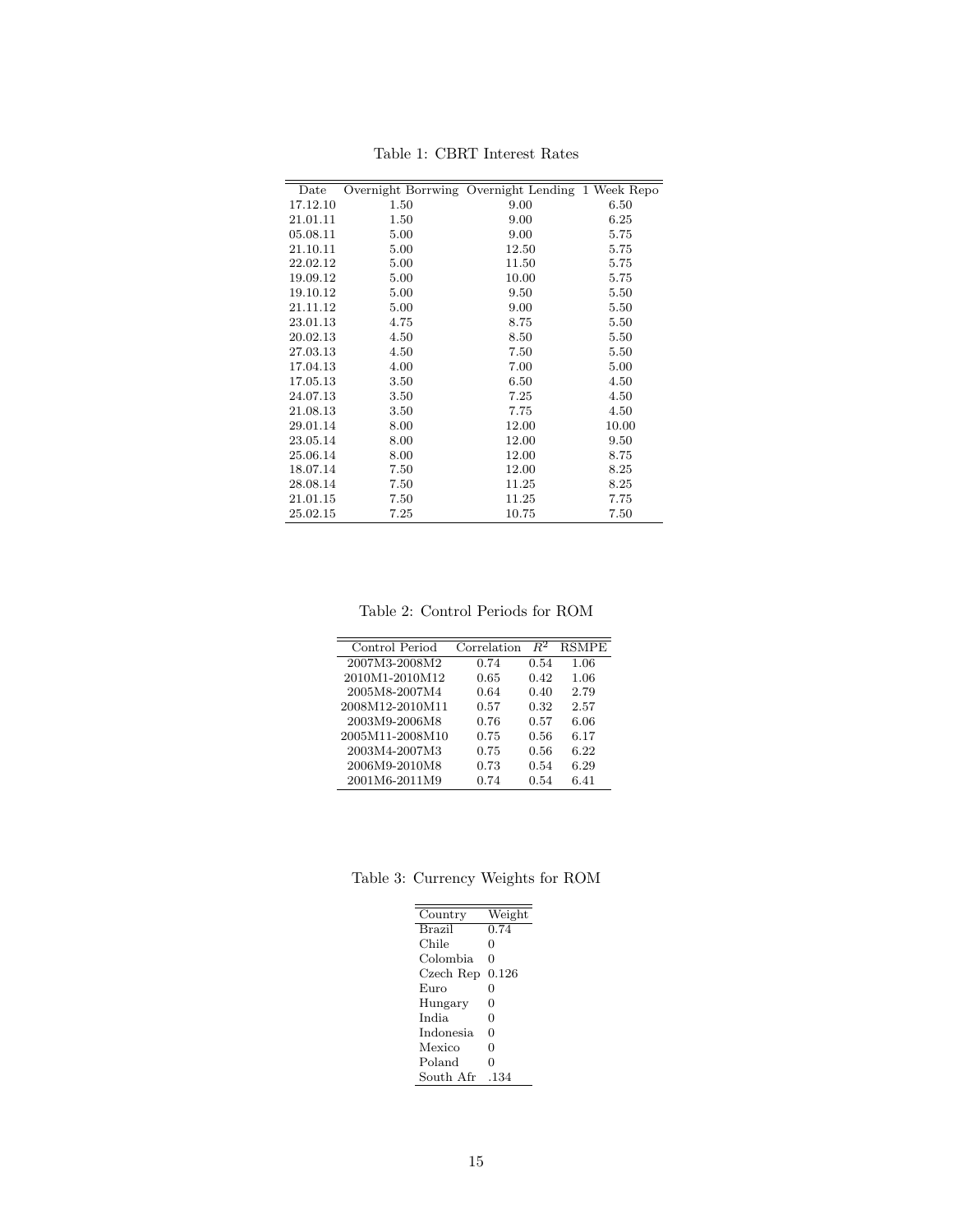Table 4: Predictor Balance for ROM

| Variable                | Treated     | Synthetic    | Importance |
|-------------------------|-------------|--------------|------------|
|                         |             |              |            |
| $CPI_i t$               | $-5.37875$  | -1.238373    | 0.0014311  |
| $r_i t$                 | -12.1515    | -5.625667    | 0.0090698  |
| $A$ sset <sub>j</sub> t | 0.1489167   | 0.8200997    | 0.0002259  |
| $TRL_1$                 | -1.611773   | $-1.412259$  | 0.0434617  |
| TRL <sub>2</sub>        | -4.708365   | -4.227849    | 0.0367692  |
| $TRL_3$                 | -4.235464   | -4.788174    | 0.0581586  |
| $TRL_4$                 | $-6.125362$ | $-5.846677$  | 0.1186323  |
| $TRL_5$                 | $-5.604718$ | $-5.7288$    | 0.1100892  |
| $TRL_6$                 | -1.424283   | $-0.4320435$ | 0.1139845  |
| $TRL_7$                 | $-4.476481$ | $-2.150733$  | 0          |
| TRL                     | $-6.718748$ | $-4.50028$   | 0          |
| $TRL_9$                 | $-9.733842$ | $-9.755344$  | 0.1953708  |
| $TRL_10$                | $-6.910238$ | -6.187835    | 0.1180902  |
| $TRL_11$                | -1.842542   | $-1.563376$  | 0          |
| $TRL_12$                | 0.4212296   | $-0.5087929$ | 0.1947169  |
|                         |             |              |            |

Table 5: Control Periods for Tapering

| Control Period  | Correlation | $R^2$ | <b>RSMPE</b> |
|-----------------|-------------|-------|--------------|
| 2011M10-2012M9  | 0.86        | 0.33  | 1.84         |
| 2011M11-2012M10 | 0.85        | 0.31  | 2.18         |
| 2011M12-2012M11 | 0.87        | 0.37  | 1.43         |
| 2012M1-2012M12  | 0.89        | 0.35  | 0.72         |
| 2012M2-2013M1   | 0.83        | 0.34  | 0.69         |
| 2012M3-2013M2   | 0.83        | 0.37  | 0.88         |
| 2012M4-2013M3   | 0.86        | 0.37  | 0.72         |
| 2012M5-2013M4   | 0.87        | 0.37  | 0.50         |
| 2012M6-2013M5   | 0.88        | 0.38  | 0.52         |
| 2012M7-2013M6   | 0.88        | 0.40  | 0.49         |
| 2012M8-2013M7   | 0.90        | 0.39  | 0.52         |
| 2011M10-2013M7  | 0.88        | 0.34  | 0.96         |
|                 |             |       |              |

Table 6: Currency Weights for Tapering

| <b>Brazil</b> | 0           |
|---------------|-------------|
| Chile         | $\rm 0.136$ |
| Colombia      | 0.643       |
| Czech Rep     | 0           |
| Euro          | 0.049       |
| Hungary       | 0.078       |
| India         | 0           |
| Indonesia     | 0           |
| Mexico        | 0.094       |
| Poland        | 0           |
| SouthAfr      | O           |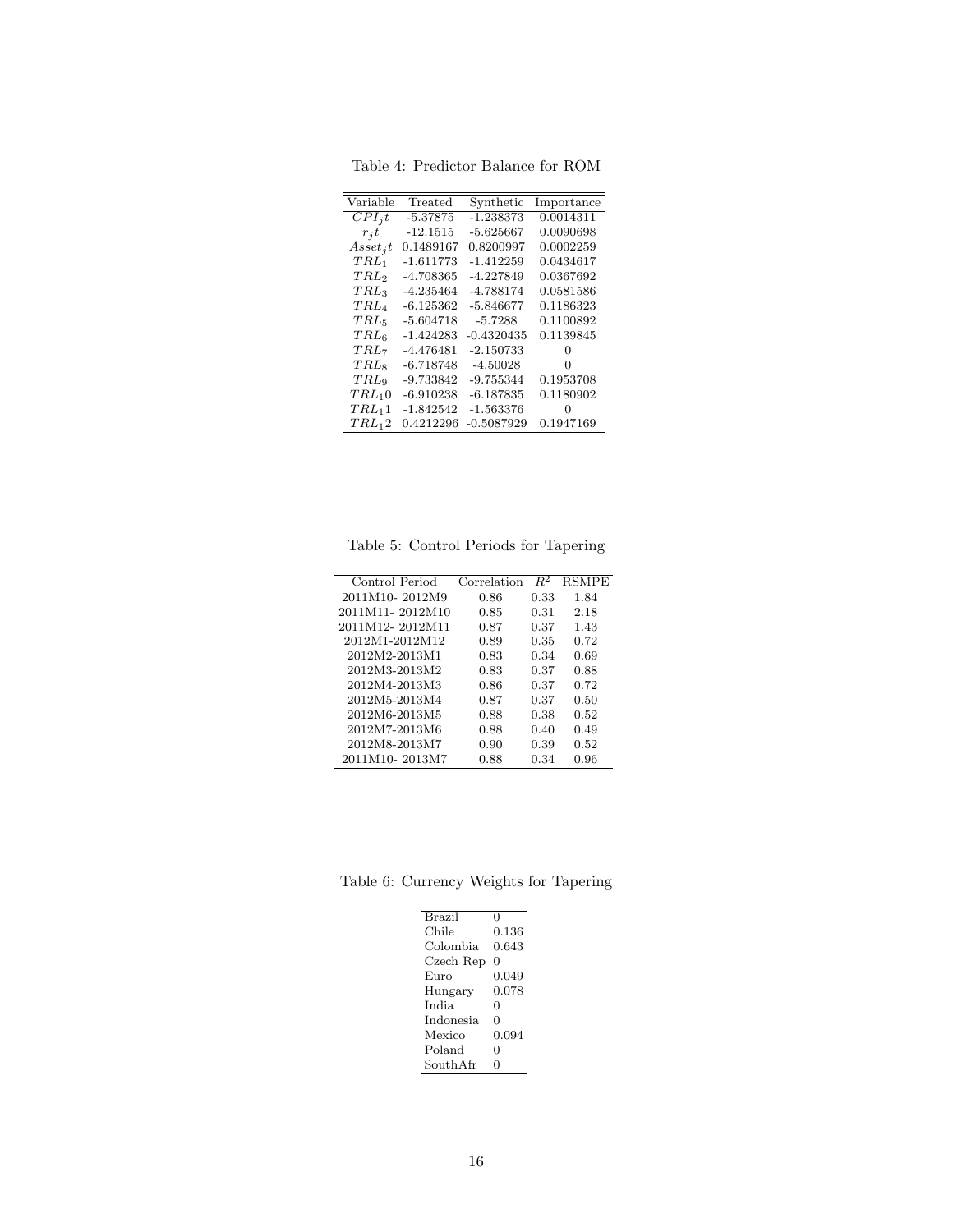Table 7: Predictor Balance for Tapering

| Variable                  | Treated        | Synthetic      | Importance        |
|---------------------------|----------------|----------------|-------------------|
| $CPI_i t$                 | $-5.892749945$ | $-1.096001252$ | 0.003252353       |
| $r_i t$                   | -4.5625        | -4.178979167   | 0.000867505       |
| $\,A$ sset <sub>i</sub> t | 0.074749999    | 1.774817674    | 0.003129851       |
| $TRL_1$                   | 2.073987722    | 2.992437652    | 0.167915658       |
| TRL <sub>2</sub>          | 1.515155435    | 1.388604458    | 0.148532986       |
| $TRL_3$                   | -0.554938436   | -0.154901435   | 0.075683661       |
| $TRL_4$                   | $-1.26304245$  | $-1.559012551$ | 0.088507803       |
| $TRL_5$                   | $-0.608072817$ | $-0.96258864$  | 0                 |
| $TRL_6$                   | $-0.111612357$ | 0.102147762    | 0.170925237       |
| $TRL_7$                   | $-0.778639555$ | -0.428438492   | 0.052595833       |
| $TRL_8$                   | $-1.724138975$ | $-1.311571795$ | 0.039031752       |
| $TRL_9$                   | $-1.005586982$ | -1.723676525   | $\mathbf{\Omega}$ |
| $TRL_10$                  | 1.401343942    | 0.850259734    | 0.12109443        |
| $TRL_11$                  | 1.754387021    | 2.2130692      | 0.128462931       |
| $TRL_12$                  | 2.765238523    | 2.204274861    | 0                 |
|                           |                |                |                   |

Table 8: Placebo Test Results for ROM

|             |      |       |         |      |      |      |       |         |      |         |         | Turkey Brazil Chile Columbia Czech Rep Euro Hungary India Indonesia Mexico Poland South Africa |
|-------------|------|-------|---------|------|------|------|-------|---------|------|---------|---------|------------------------------------------------------------------------------------------------|
| pre RSMPE   | 6.55 | 7.48  | 5.21    | 4.44 | 3.49 | 3.06 | 3.84  | 4.21    | 5.91 | 4.86    | 3.93    | 7.96                                                                                           |
| post RSMPE  | 4.58 | 5.96  | 2.16    | 5.06 | 2.18 | 3.56 | 4.13  | 4.54    | 4.74 | 3.18    | 2.27    | 5.11                                                                                           |
| post/pre    | 0.70 | 0.80  | 0.41    | 1.14 | 0.62 | 1.17 | .08   | 1.08    | 0.80 | 0.65    | 0.58    | 0.64                                                                                           |
| Average ATE | 2.50 | -2.04 | $-0.09$ | 1.78 | 0.18 | 1.16 | -1.30 | $-1.78$ | 2.36 | $-1.67$ | $-1.05$ | $-1.26$                                                                                        |

Table 9: Placebo Test Results for Tapering

|             |      |           |      |      |      |         |      |         |      |         |      | Turkey Brazil Chile Columbia Czech Rep Euro Hungary India Indonesia Mexico Poland South Africa |
|-------------|------|-----------|------|------|------|---------|------|---------|------|---------|------|------------------------------------------------------------------------------------------------|
| pre RSMPE   | 2.13 | 3.25      | 1.95 | 3.09 | 2.56 | 3.43    | 3.45 | 2.08    | 3.47 | 2.48    | 2.00 | 4.63                                                                                           |
| post RSMPE  | 3.82 | 4.18 3.21 |      | 5.02 | 3.04 | 1.59    | 1.16 | 3.72    | 6.43 | 3.21    | 2.38 | 4.07                                                                                           |
| post/pre    | 1.79 | 1.28      | 1.65 | 1.62 | 1.19 | 0.46    | 0.34 | 1.79    | 1.85 | 1.29    | 1.19 | 0.88                                                                                           |
| Average ATE | 2.00 | 2.55      | 1.33 | 0.27 | 0.67 | $-0.22$ | 0.18 | $-0.65$ | 2.52 | $-1.81$ | 0.57 | -0.53                                                                                          |